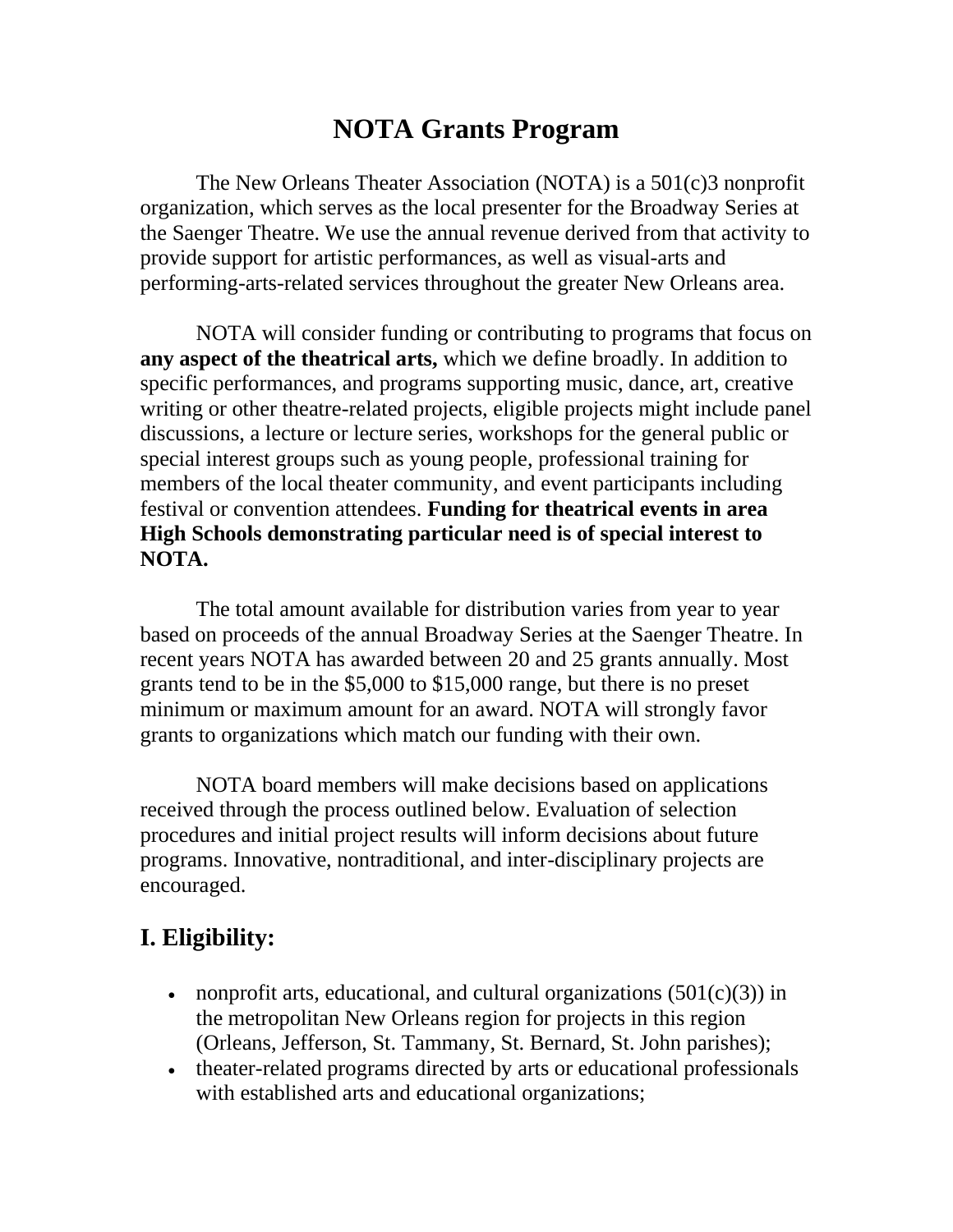• high schools in Orleans, St. Tammany, St. Bernard and Jefferson Parishes.

# **II. Application packages must include the following:**

#### **1. Project narrative, preferably one page** including:

- project description, with discussion of the demonstrated need in community for proposed project;
- cost of proposed program to participants;
- innovative approach of project (what makes this project unique?)
- project director and staff (attach professional resumes); *NOTE: Program participants need not necessarily be local residents; we encourage projects that bring new theatrical voices, approaches, and visions into the New Orleans community.*
- projected number of participants, with projected demographics (age, gender, race, ethnicity);
- evidence of organization's success with similar projects;
- description of how the project's success will be measured by applicant;
- contact person who can answer questions about grant proposal, including street or mailing address, email, and phone number.

### **2. Project Costs and Project Financial Summary forms** (see attached):

*Note the following required information:* 

- NOTA grants heavily favor organizations which will commit to match our grant from its own sources at least 1: 1 or better;
- project budget must include line items for staff costs, administration overhead, materials, other professional services; venue costs; insurance; publicity; other relevant costs; and contingencies (NOTE: overhead costs should not generally exceed 10% of overall project cost);
- include cost of entire project per participant (i.e. \$20,000 project  $cost/200$  participants = \$100 cost/participant)
- organization must demonstrate that its other funds are available at least one month prior to start of project;

### **3. Attachments (if applicable)**

• copy of IRS nonprofit status letter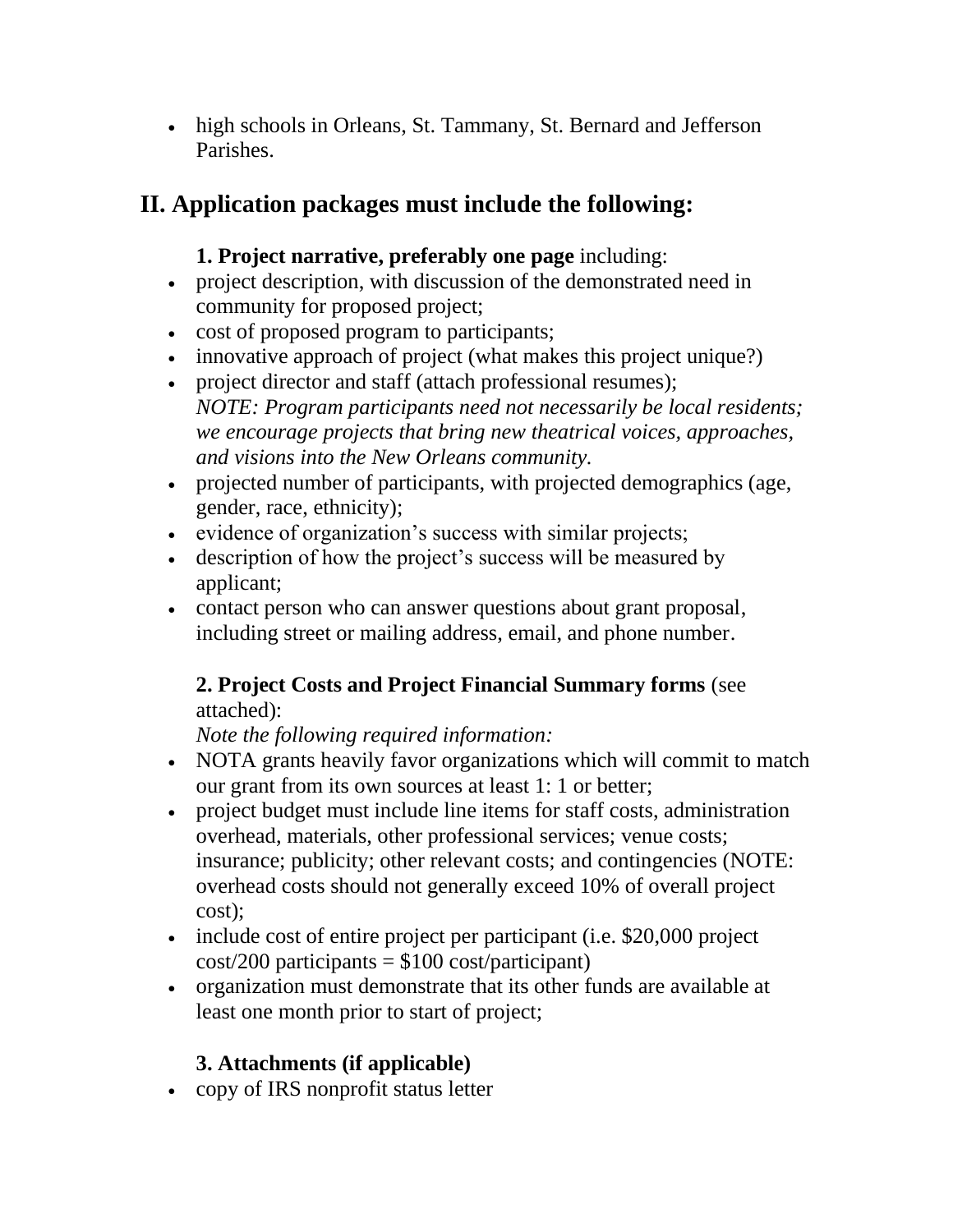- copy of most recent financial audit
- board list (names & addresses)
- up to five pages  $(8\ 1/2" \times 11")$  of recent publicity, press releases, programs, reviews, etc. *NOTE: attach copies – do not send original material as it cannot be returned.*

### **III. Selection procedures:**

Email a complete package to [M.S.Mitchell@cox.net.](mailto:M.S.Mitchell@cox.net) Please do not submit hard copies of your grant application unless absolutely necessary. If you do need to submit an application by hard copy you may send it to the following:

#### **NOTA Grants Committee c/o Michael S. Mitchell 5034 Bancroft Drive New Orleans, LA 70122**

Grant recipients will be selected at the sole discretion of NOTA's Board of Directors.

We do not have a funding cycle. Grant applications will be accepted at any time during the calendar year, but should be at least 90 days prior to the event, project, or program that you are seeking to fund. Grant requests are generally accepted or rejected within a month. Actual funds for successful grant requests will be distributed on a quarterly basis: March, June, September, December. *Please factor this schedule into your grant request.* 

NOTA Board members will remain in contact with your organization's representative during the year to monitor the progress of your project. NOTA will execute an agreement with each organization for project funding that will include project description, reporting procedures, funding attribution, etc.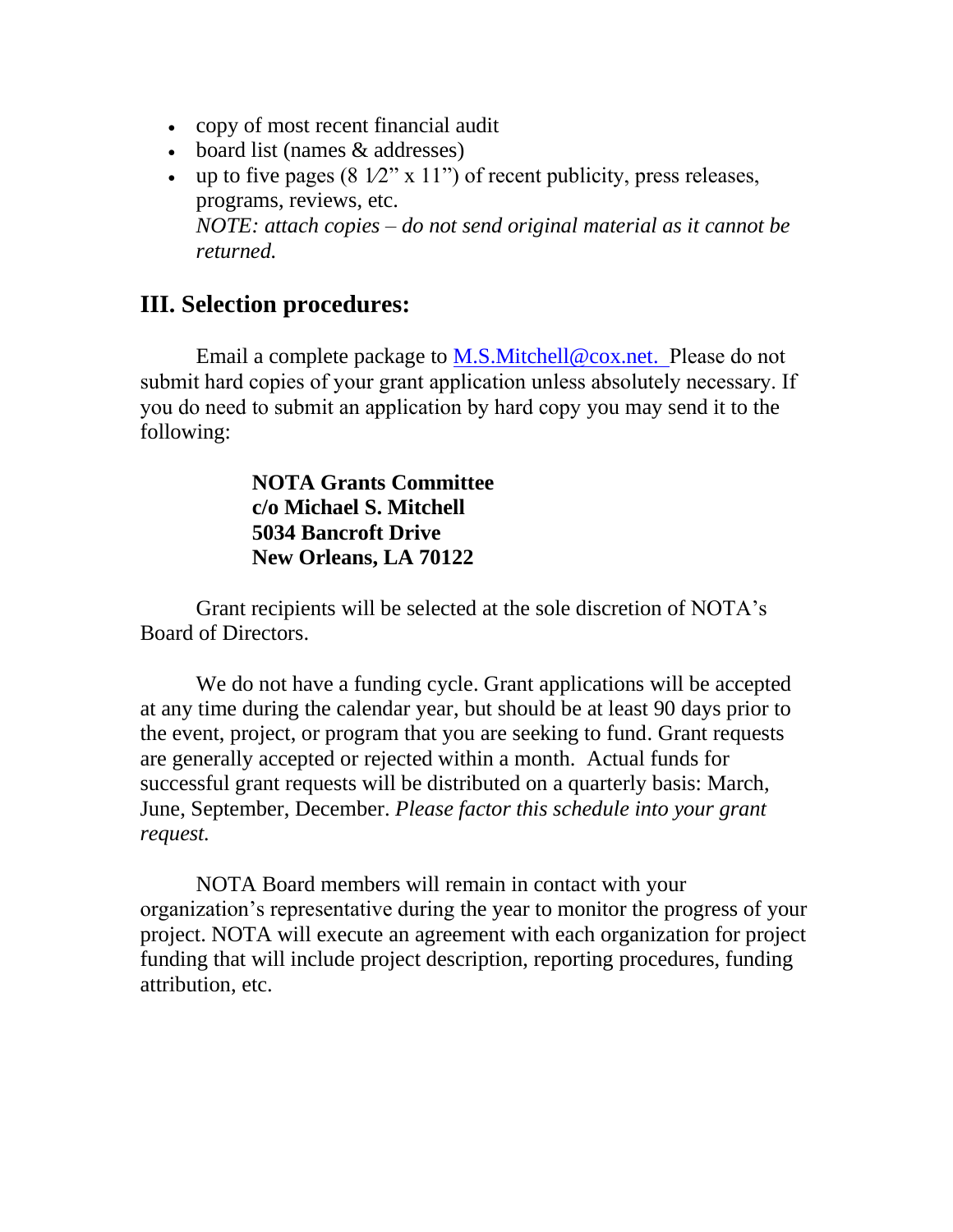# **Grant Application Form**

Name and Full Address of Organization: Project Title: Project dates and date of submission of grant request: Name and Address of Contact Person (including full mailing address and email) Amount of Grant Request:

## **PROJECT COSTS INFORMATION:**

### **A. Personnel – Include the following:**

1) list all staff involved in project with resumes/qualifications;

2) number of hours/week devoted to project; and

3) cost of engaging staff for this project. Include all personnel involved in project. Full- time staff who work part-time on this project should be included with a % of the time spent on this project based on full-time salary.

## **B. Administrative overhead**

These are *not project-specific costs* but are an appropriate % of ongoing administrative costs incurred to maintain staff/office so that the project can take place. General office overhead (rent, equipment, etc.) Other (be specific) Administrative sub-total:

Percentage of total office overhead administrative costs for project.

## **C. Project-specific costs**

These are costs related only to the specific project; fill in as many as are applicable. Not allowable: food/beverage. Direct Costs Description Cost Venue cost for project (if applicable) Insurance **Materials Publicity Printing**